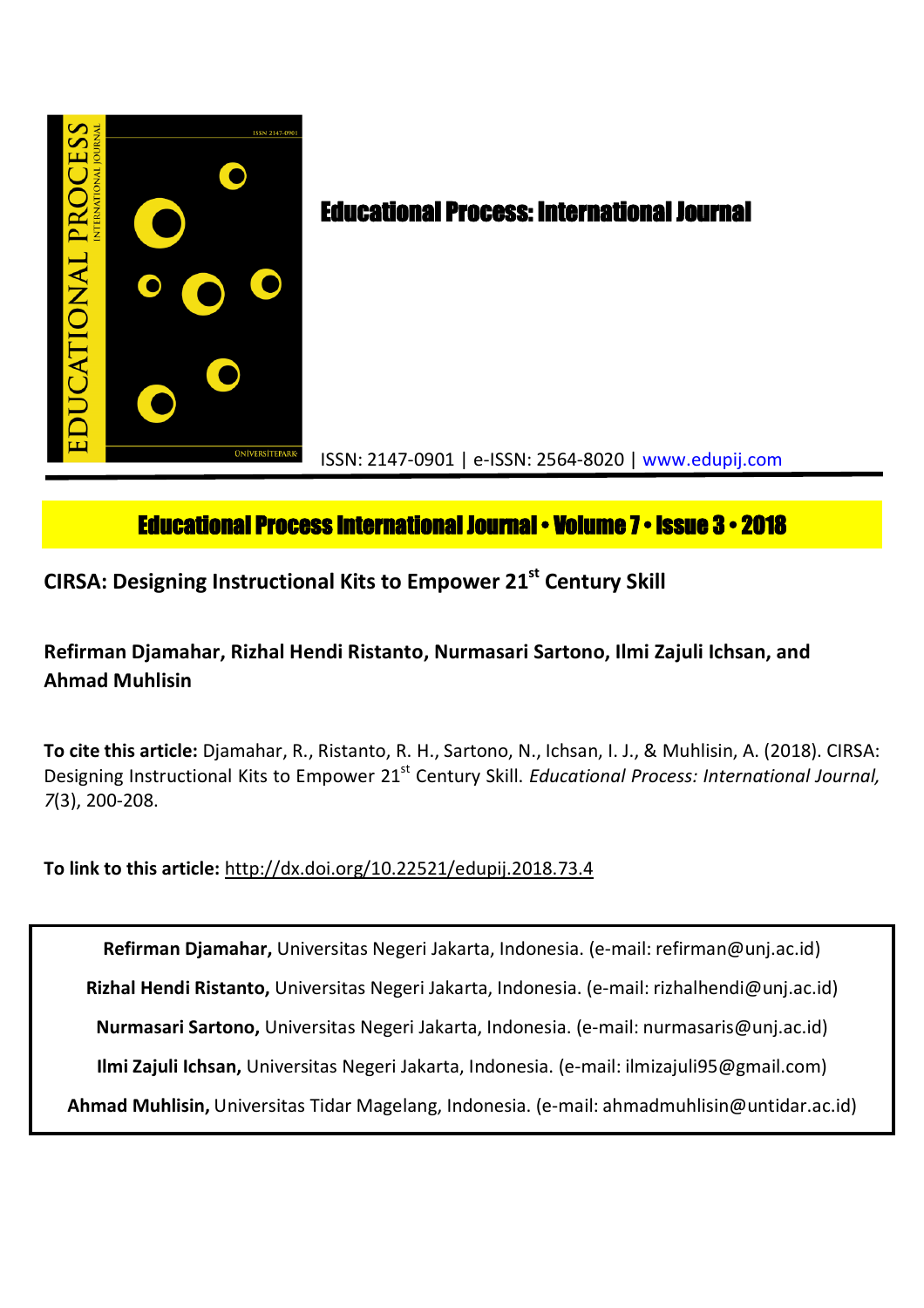## **CIRSA: Designing Instructional Kits to Empower 21st Century Skill**

## REFIRMAN DJAMAHAR, RIZHAL HENDI RISTANTO, NURMASARI SARTONO, ILMI ZAJULI ICHSAN and AHMAD MUHLISIN

### **Abstract**

Research about scientific literacy and metacognitive in the learning process is one of the main aspects of education with a vision to strengthening  $21<sup>st</sup>$  century skills. This study aimed to produce a learning design as a product of a scientific approach-based cooperative integrated reading and composition (CIRSA) media with a vision of empowering science literacy and metacognitive. The research method employed was a 4D research and development model (define, design, develop, disseminate). However, the research was limited up to the develop stage. The research result indicates that the product of CIRSA learning development in form of syllabus, lesson plan, learner worksheet, and evaluation instruments were within the category of very valid and feasible to be used as a learning media for Biology as a subject at the junior high school level. The research result is expected to contribute in the empowerment of scientific literacy and metacognitive.

**Keywords:** CIRSA, instructional kits, metacognitive, scientific approach, scientific literacy.



………………………………………........….....………………………………...……………

EDUPIJ • ISSN 2147-0901 • e-ISSN 2564-8020 Copyright © 2018 by ÜNİVERSİTEPARK edupij.com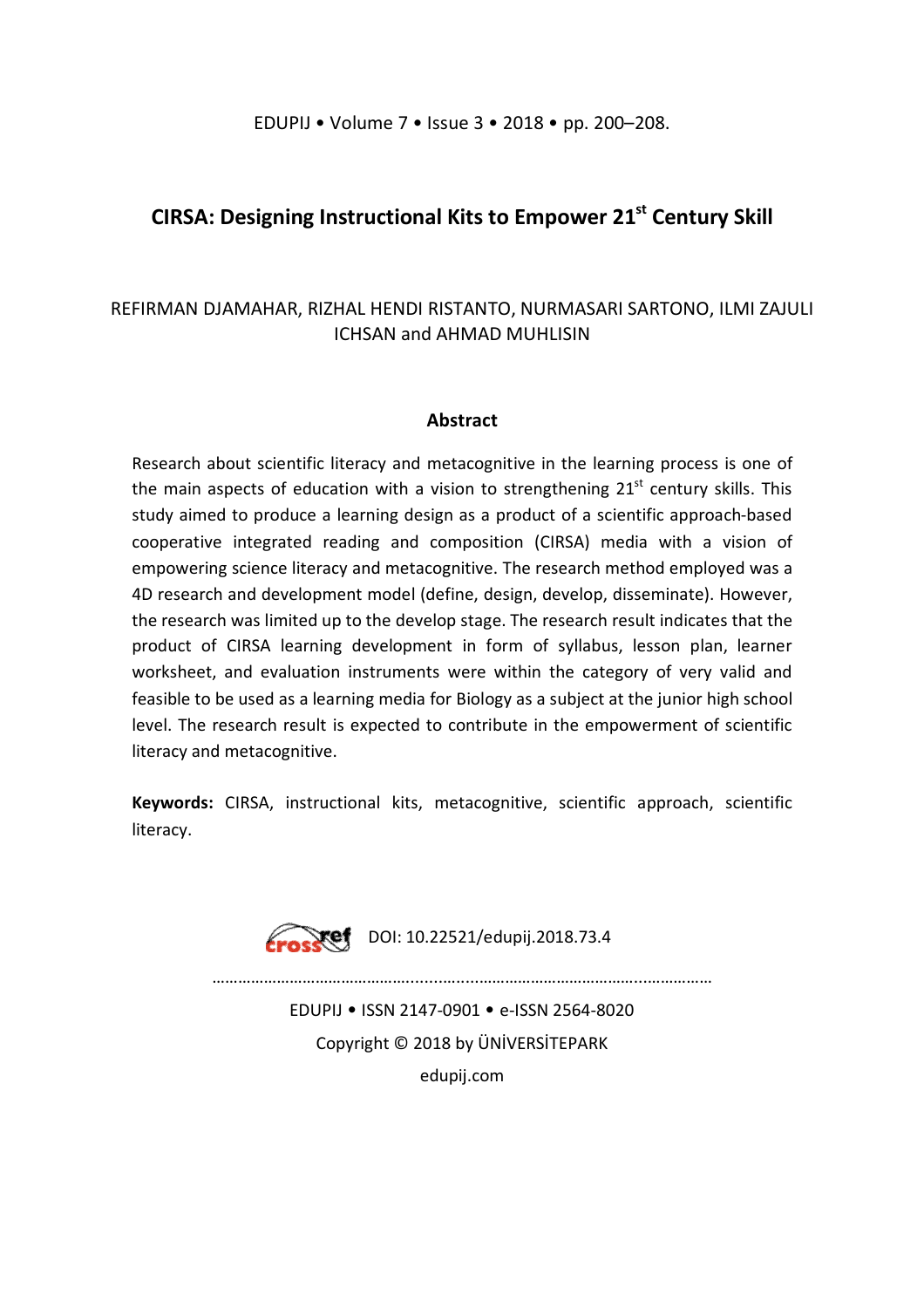#### **Introduction**

In the  $21<sup>st</sup>$  century, research related to scientific literacy and metacognitive in learning are one of the main constituents of Biology education (Darmawan, Zubaidah, Susilo, Suwono, & Indrawati, 2017; Ristanto, Zubaidah, Amin, & Rohman, 2017). Scientific literacy and metacognitive are part of  $21<sup>st</sup>$  century skills that should be empowered through science learning. Science has a significant influence on personal lives in global society as well as for the economy as a whole (Ristanto, Zubaidah, Amin, & Rohman, 2018). Thus, students are required to have a good level of scientific literacy (Glynn & Muth, 1994) and metacognitive skills (Zohar & Barzilai, 2013) in  $21<sup>st</sup>$  century science learning. The implementation of metacognitive processes will create a meaningful learning process, as well as involve students in active roles in learning sciences and direct them towards being an independent person (Kipnis & Hofstein, 2007).

Biology learning should not be merely centered on teachers as the learning source (Ichsan, Rusdi, & Sartono, 2017), but should involve students playing an active role to improve the achievement of biology learning by improving their science literacy skills (Ristanto et al., 2017, 2018) and empowering their metacognitive skills (Darmawan, 2017). Students need to have a good level of literacy skill in order to train their reading understanding domain, as well as for reading as an activity for learning (Kuhlthau, 2010). Literacy skill is referred to as a fundamental capital for students to develop their selfpotential (Susanti, 2014). In addition, scientific literacy is important for individuals to maximize their opportunity to be able to adjust to the dynamics of life and aid the development of a country (Genc, 2015; Jurecki & Wander, 2012; Turgut, 2007). Scientific literacy is mentioned as related to metacognitive skill (Riyadi, Sunyono, & Efkar, 2018; Sukowati, Rusilowati, & Sugianto, 2017).

Students are expected to have metacognitive skill in order to better understand the strengths and weaknesses of their knowledge development process, thus they will be able to identify the needs to fulfill demand (Winne & Perry, 2000). Based on their knowledge and skill, students are able to manage their attitude and behavior in optimizing their learning process, and thereby, their academic results. Metacognitive skill refers to activities of control, monitoring, and self-regulation that occurs whilst studying (Darmawan et al., 2017).

Scientific literacy improvement and metacognitive empowerment need to be conducted so that students are more independent in the learning process. Effort in the improvement of scientific literacy and the habituation of metacognitive is conducted through learning activity (Darmawan et al., 2017). According to Bunce, Gabel, and Samuel (1991), Biology is a part of science that requires the teacher to help their students to think about organisms. It can be interpreted as an effort in learning process to equip students with various skills on how to find out and understand the concept or fact of organism. Also, Biology should be able to accommodate a student's intellectual enjoyment and satisfaction in their effort to expose various concepts on organisms. It is believed that it can help in the achievement of effective Biology learning (Darmawan, Brasilita, Zubaidah, & Saptasari, 2018). According to Bustami (2017), Darmawan (2017), and Ristanto (2011, 2017), for the achievement of effective Biology learning, a learning model is needed that enables the teaching of the concepts of Biology by empowering students' scientific literacy and metacognitive abilities, and in turn the achievement of the formulated goals of Biology learning.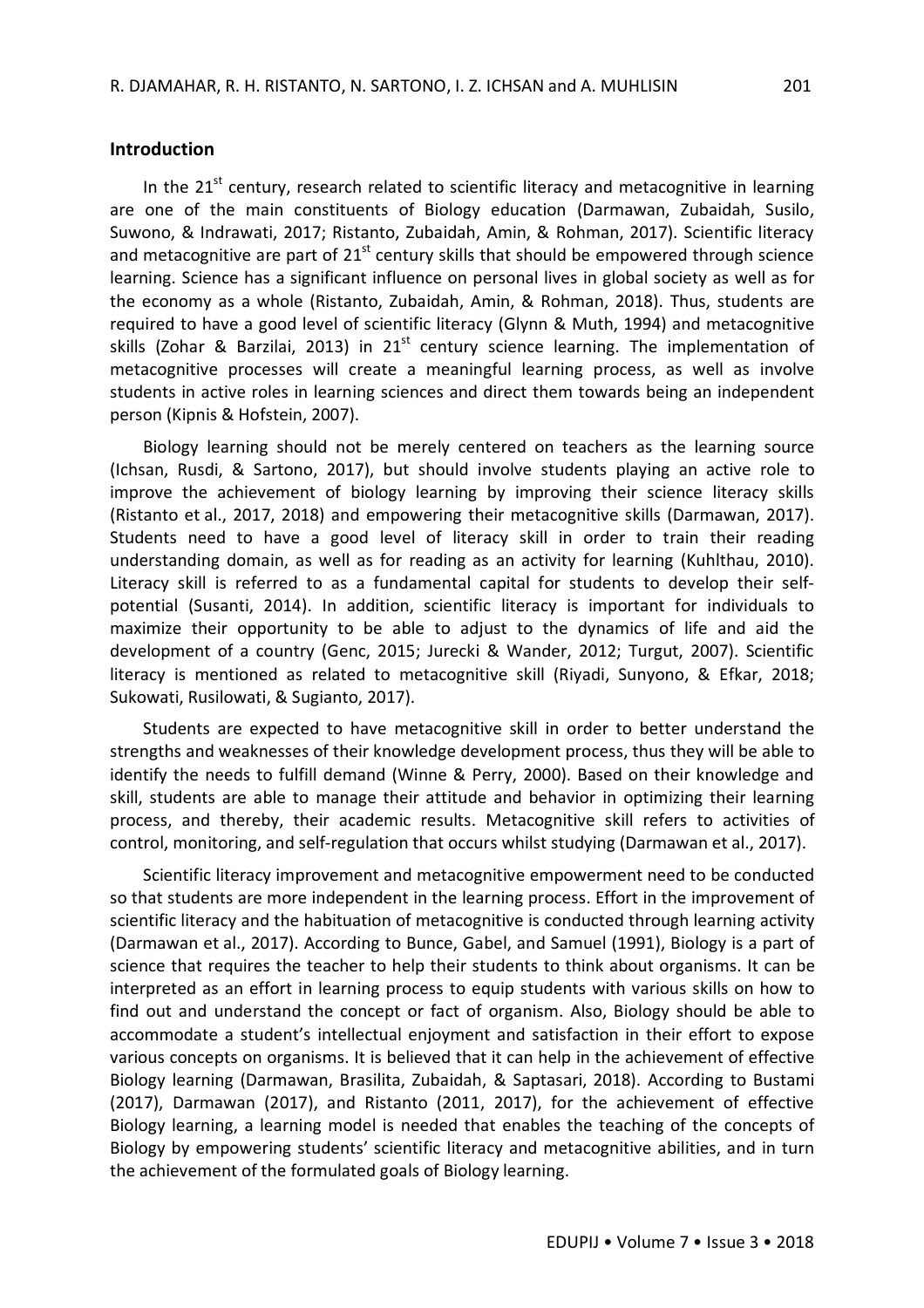Efforts to improve learning achievement can occur through improving learning quality (Sujana, 2014), which can be determined through the learning model used by the instructor (Muhlisin, Susilo, Amin, & Rohman, 2016). The 2013 curriculum expects teachers to teach through a scientific approach. Cooperative Integrated Reading and Composition (CIRC) is one of the learning models that has the potential to improve Biology learning achievement (Ristanto et al., 2018). The learning model has not yet accommodated the whole scientific approach; thus, the scientific approach-based CIRC learning model (CIRCSA) is expected to improve students' scientific literacy and metacognitive, as well as to assist teachers in preparing learning media that supports the improvement of both abilities in teaching Biology to students.

Scientific approach-based learning belongs in the modern world (Hilda, 2015; Susilo, 2016; Wieman & Gilbert, 2015), but it cannot function well without the support of good learning media. The aim of the current research is to develop a CIRCSA learning design. The learning design to be developed consists of three elements for junior high school students: a lesson plan (*rencana pelaksanaan pembelajaran-RPP*); and a syllabus and learner worksheet (*lembar kerja peserta didik/LKPD*) on the material of respiration and excretion systems in humans.

#### **Methodology**

In the study, the method employed was *Research and Development* from Thiagarajan, Semmel, and Semmel (1974), which is a 4D (*Define,* Design*, Develop, and Disseminate*) model. However, the current research was limited to finish at the Develop stage. Stages in the current research study therefore consisted of the following three stages:

*Define Stage:* This stage aims to determine and define the learning requirements. It is started with a goal analysis of the limitations of the materials for which media will be developed. The stage consists of the main analytical steps i.e., (a) front-end analysis, (b) student analysis, (c) assignment analysis, (d) material analysis, and (e) the formulation of learning goals.

*Design Stage:* This stage aims to design the learning activities and learning media needed. The aim is to produce a Prototype I. CIRSA learning media is to be developed in accordance with the learning goals and situation based on scientific approach-based CIRC learning model according to the 2013 curriculum. The initial design of the learning media produced consists of a syllabus, lesson plan, learner worksheet and learning evaluation tools in the form of a scientific literacy test and metacognitive test.

The scientific literacy test was developed by referring to PISA indicators. Questions are multiple-choice, each with a single correct answer. The metacognitive test is in the form of a question matrix, questions, an assessment rubric, and answer keys. It was developed based on test-essay integrated MAD indicators (Corebima, 2009), and consists of seven scales (0-7) as a reference to check students' answers for each test item.

*Develop Stage:* Thiagarajan et al. (1974) divided the develop stage into two distinct activities, namely, expert appraisal and developmental testing. The result of this stage is an instructional kits product in the form of Prototype II.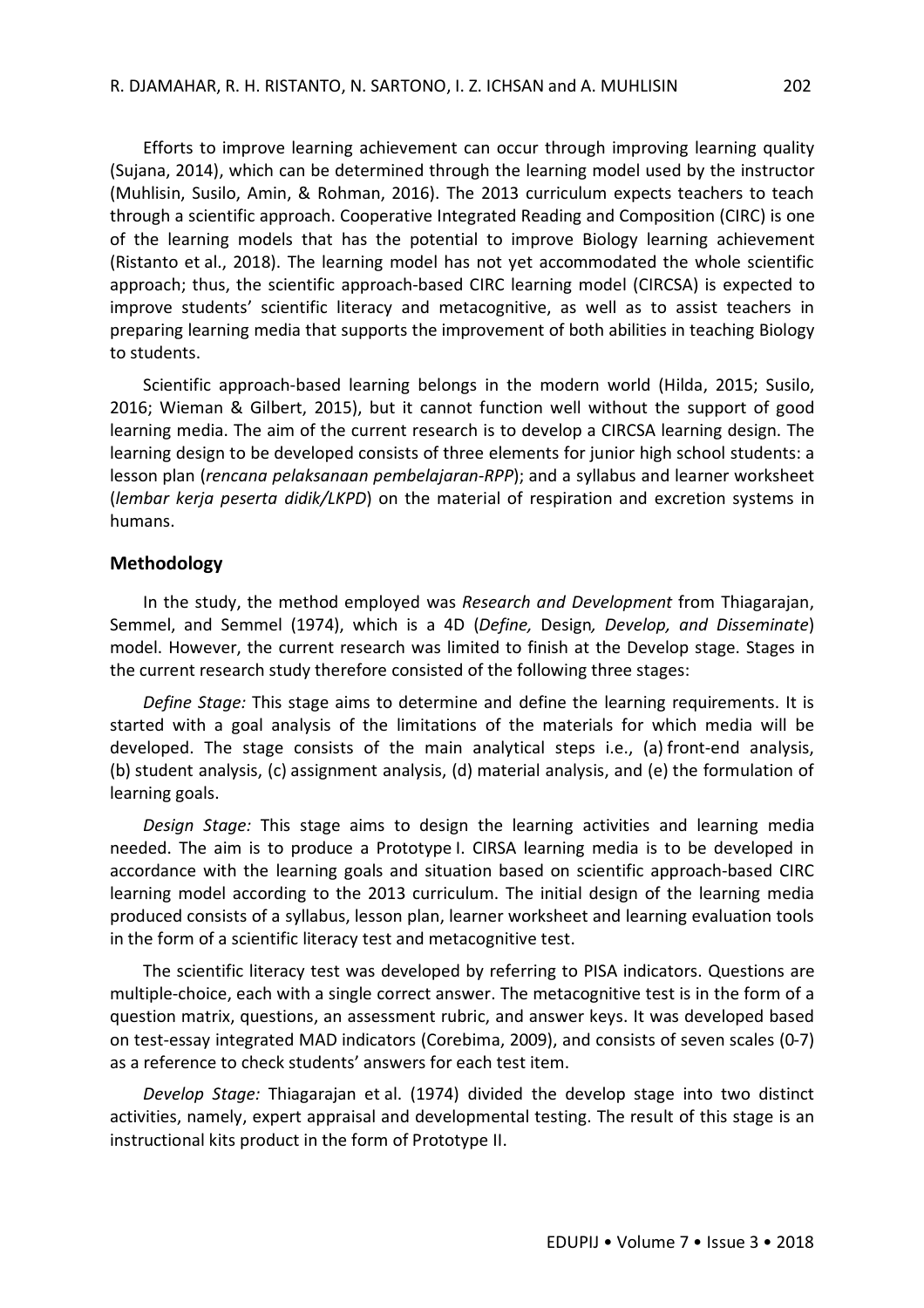*Expert validation:* In this case, the educational expert has the qualifications of a Doctorate in Biology and a certified Biology teacher who teaches in junior high school. The media validated consisted of a syllabus, lesson plan, learner worksheet, and instruments of learning evaluation, which were scientific literacy and metacognitive instruments.

*Developmental testing:* Development testing was conducted on the validated media by students who had been studying the respiration and excretion systems of humans. The testing result was used as a basis to determine the empirical validity and reliability of the evaluation test. This stage consisted of validation (content, construct and empirical validities) and reliability tests.

#### **Results**

The research results shown in this section end at the Develop stage since the Disseminate stage was not conducted. The results obtained in the develop stage can be seen in Table 1.

| CIRC Syntax     |              | <b>Learning Activities</b>         |                     |  |  |
|-----------------|--------------|------------------------------------|---------------------|--|--|
|                 |              | <b>Teacher Activities</b>          | Scientific Approach |  |  |
| Stage 1.        | 1.           | Explain the learning<br>model,     |                     |  |  |
| Group division  |              | logistic and its implementation.   |                     |  |  |
|                 | 2.           | Present the learning goals.        |                     |  |  |
|                 | 3.           | Motivate<br>the<br>learners<br>and | Observe             |  |  |
|                 |              | relate the present materials to    |                     |  |  |
|                 |              | the previous material through      |                     |  |  |
|                 |              | pictures or learning videos.       |                     |  |  |
|                 | $\mathbf{4}$ | Guide<br>learners<br>to<br>form    |                     |  |  |
|                 |              | heterogeneous groups of 4-5        |                     |  |  |
|                 |              | learners.                          |                     |  |  |
| Stage 2.        | 1.           | Guide the learners to prepare      | Exploration         |  |  |
| Reading,        |              | reading<br>articles/<br>materials  |                     |  |  |
| discussion and  |              | according to the topic being       |                     |  |  |
|                 |              | studied.                           |                     |  |  |
| finding main    |              |                                    |                     |  |  |
| concepts of the | 2.           | Give learners the opportunity      | Exploration         |  |  |
| article         |              | to read, discuss and understand    |                     |  |  |
|                 |              | the articles.                      |                     |  |  |
|                 | 3.           | Guide the learners<br>find<br>to   | Association, Ask    |  |  |
|                 |              | important facts, the articles'     |                     |  |  |
|                 |              | main concept and re-write          |                     |  |  |
|                 |              | them on the LKPD.                  |                     |  |  |
| Stage 3.        | 1.           | Ask some groups to present         | Communicate         |  |  |
| Group           |              | their assignment.                  |                     |  |  |
| presentation    | 2.           | Facilitate learners to hold class  |                     |  |  |
|                 |              | discussion.                        |                     |  |  |
|                 | 3.           | Direct the discussion.             |                     |  |  |

|  |  | Table 1. Syntax of Scientific Approach-based CIRC Learning |  |
|--|--|------------------------------------------------------------|--|
|--|--|------------------------------------------------------------|--|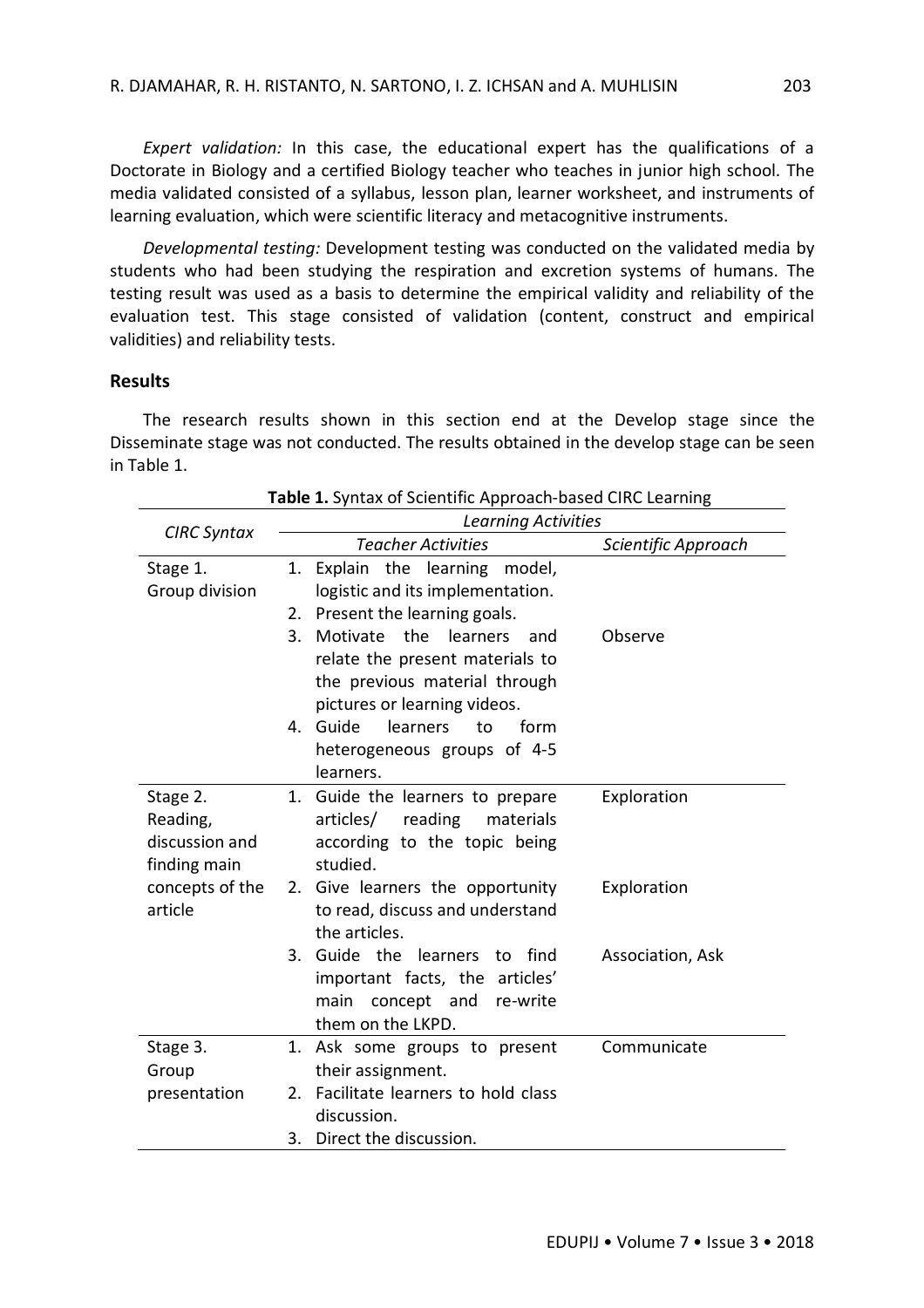The Scientific Approach-based CIRC learning media consisted of syllabus, RPP, and LKPD was further validated by the experts. The result of the validation is presented in Table 2.

| <b>TWIC E</b> HOSUIT OF VANUATION SCOTE OF CHISH ECUTINIII <sub>N</sub> IVICUIU DY EXPOTTS |                      |                                  |                  |            |
|--------------------------------------------------------------------------------------------|----------------------|----------------------------------|------------------|------------|
| Type of<br><b>Instructional Kit</b>                                                        | Expert<br>Validation | Score of<br>Validation<br>Result | Average<br>Score | Category   |
|                                                                                            | User 1               | 3.38                             |                  |            |
| <b>Syllabus</b>                                                                            | User 2               | 3.75                             | 3.62             | Very Valid |
|                                                                                            | User 3               | 3.75                             |                  |            |
|                                                                                            | User 1               | 3.30                             |                  |            |
| <b>RPP</b>                                                                                 | User 2               | 3.29                             | 3.41             | Very Valid |
|                                                                                            | User 3               | 3.65                             |                  |            |
|                                                                                            | User 1               | 3.00                             |                  |            |
| <b>LKPD</b>                                                                                | User 2               | 3.83                             | 3.52             | Very Valid |
|                                                                                            | User 3               | 3.75                             |                  |            |

**Table 2.** Result of Validation Score of CIRSA Learning Media by Experts

Based on the result in Table 2, it can be interpreted that the instructional kits consisted of a syllabus, lesson plan and learner worksheet that were all within the category of "very valid." This means that it can be used to improve the scientific literacy and metacognitive. The next instructional kit item was the question or evaluation sheet, which was validated by the experts, and whose validation results can be seen in Table 3.

**Table 3.** Result of Validation Score of Science Literacy and Metacognitive Questions by

| Experts             |                                   |            |  |  |  |  |
|---------------------|-----------------------------------|------------|--|--|--|--|
| Type of Instrument  | <b>Score of Validation Result</b> | Category   |  |  |  |  |
| Scientific Literacy | 3.75                              | Very Valid |  |  |  |  |
| Metacognitive       | 3.50                              | Very Valid |  |  |  |  |

The validity test result of question items and empirical reliability in scientific literacy and metacognitive shows that each question item was valid and reliable. Based on the result, the largest average score was found in the type of syllabus instructional kit. The smallest score was obtained in the type of lesson plan. Overall, the three instructional kits were found to be within the valid category, which means that they could be used in Biology learning at junior high school.

### **Discussion and Conclusion**

The research developed CIRSA instructional kits for the material of respiratory and excretion systems in humans. The research aimed to develop a scientific approach-based CIRC learning design. The results of the development were learning media in the form of a syllabus, lesson plan, learner worksheet and evaluation instruments in the form of scientific literacy and metacognitive. Thus, a CIRSA learning product was produced that is in line with the 2013 curriculum and feasible to be used and is expected to improve scientific literacy and metacognitive. The research result of Holliday, Yore, and Alvermann (1994) and Ristanto et al. (2018) indicated that academic activities in learning stressed on reading and writing through article analysis could train students to link their own knowledge and experience to the new knowledge. The opinion is relevant to the learning activity process designed in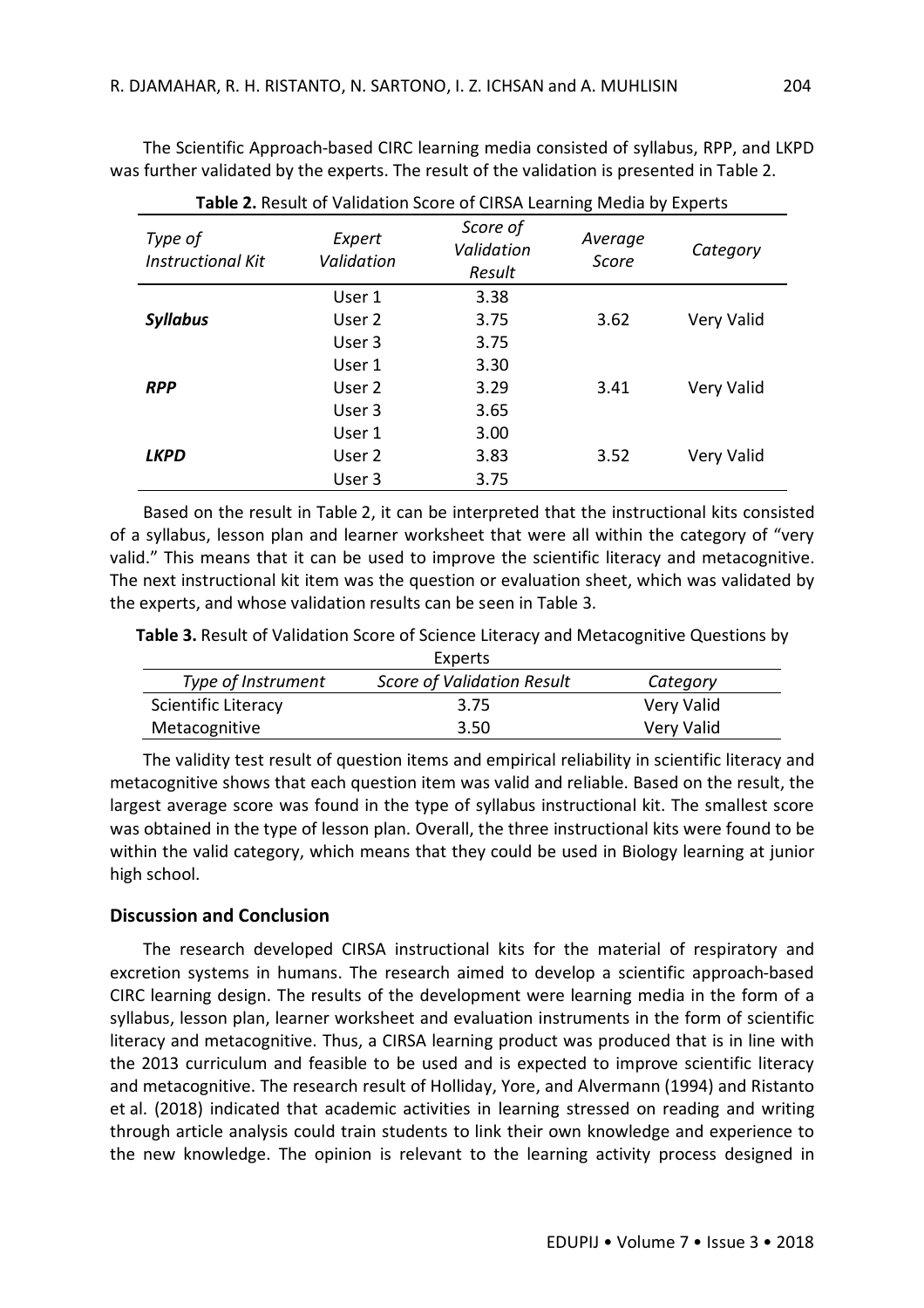CIRSA learning, which is Biology learning and considered to be more meaningful when compared to memorization, especially for students at the junior high school level.

Biology learning is a type of learning that requires a scientific approach. It is relevant to CISRA learning design developed for Biology. This is the main reason for the good validation score of CIRCSA learning thus it is feasible to be used in school learning. Actually, learning media can be developed continuously to bring about new innovations in learning (Sandberg & Ohman, 2011).

CIRSA learning design in the concept of respiration and excretion systems in humans is believed to have the potential to improve scientific literacy and metacognitive. Designed in accordance with CIRC principles stressing on the reading process, the reading activity is a process that is often missed in learning, especially in conventional learning. Conventional learning at the junior high school level often rules out reading activity. This causes scientific illiteracy among students at the junior high school level, whereas high scientific literacy could positively impact on student learning at class (Ait, Rannikmäe, Soobard, Reiska, & Holbrook, 2015). CIRSA can be used for all materials in Biology learning at the junior high school level.

The importance of reading activity in the learning process has also been stated by Gupta and Ahuja (2014a) and Muhlisin et al. (2016), in that reading could significantly improve planned study results. One of the factors influencing scientific literacy is reading and writing abilities (Ristanto et al., 2017). The abilities can be used by students to develop skill to analyze, interpret and communicate scientific ideas (Holliday et al., 1994). Those skills are the components needed for a scientifically literacy person (Ristanto, 2017).

The designed CIRSA learning accommodates learning aspects that not only stress reading and writing processes, but also scientific activities such as observing, asking, trying, reasoning and communicating. Reading activity is a metacognitive skill (Darmawan, 2017). In reading process, procedural skill will occur and will improve learning motivation since what is to be learned is already known (Muhlisin, 2018). The skills refer to knowledge on student activities. Knowledge is built as a heuristic by studying information of materials and books through reading, and then summarizing by determining the main thoughts. Alexander and Jetton (2000) and Cubukcu (2008) stated that the implementation of strategy that develops metacognitive skill will train students in improving their understanding on new vocabularies and improve reading understanding skill. Further, supported by the research result of Hayati (2016), CIRC learning could improve metacognitive skill.

The development of CIRCSA learning design is recommended for implementation in Biology learning, as the 2013 curriculum learning is expected to use a scientific approach. CIRSA learning design has various important aspects, of which, among others, students have a reading process and discussion, and it is both a student-centered and scientific approach. Cooperative learning process is already proven to improve metacognitive and scientific literacy learning outcomes (Darmawan et al., 2017). Metacognitive and scientific literacy form part of the focus in  $21<sup>st</sup>$  century skills development.

In the  $21^{st}$  century, one of the abilities needed to compete in a global world is communication. Good interpersonal intelligence contributes to a students' communication ability improvement, and is in line with the  $21<sup>st</sup>$  century demand for good communication and collaborative abilities. CIRSA learning design is believed to be relevant since it stresses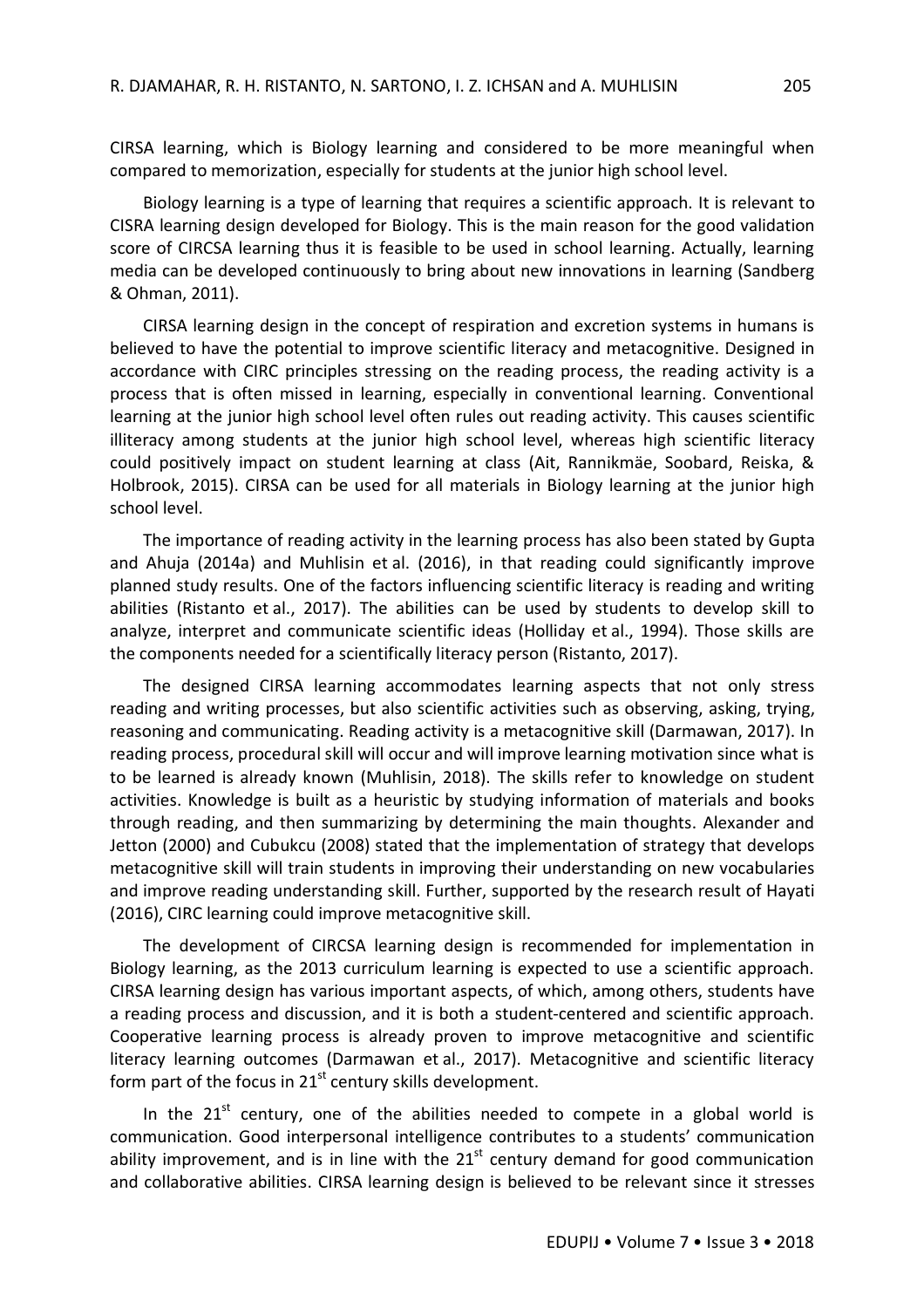group cooperation in learning, which creates a more effective learning (Navarro-Pablo & Gallardo-Saborido, 2015).

CIRSA learning design can be used as an option in school Biology learning, especially at schools that apply conventional learning design such as lecturing; a method often used in Biology learning. Biology learning at the junior high school level is expected to stress the ability of students in scientific literacy. Science learning is related to the demand for students to have broad insight, and as such, teachers also play an essential role in science literacy improvement (Udompong, Traiwichitkhun, & Wongwanich, 2014).

Based on the research result, CIRSA instructional kits designed in the form of syllabus, lesson plan, and learner worksheet, plus evaluation instruments for Biology learning in the form of scientific literacy and metacognitive tests were stated as valid and reliable. In addition, the design was proven as feasible to be used as Biology instructional kits. The expectation is that CIRSA instructional kits can be further developed to achieve more effective Biology learning goals across various level of education.

#### *Acknowledgement*

The research has been undertaken with the financial support of the Ministry of Research, Technology and Higher Education. The research has been funded by the ground research grant program of 2018.

#### **Notes**

Corresponding author: RIZHAL HENDI RISTANTO

#### **References**

- Ait, K., Rannikmäe, M., Soobard, R., Reiska, P., & Holbrook, J. (2015). Students' Self-Efficacy and Values Based on A 21st Century Vision of Scientific Literacy – A Pilot Study. *Procedia - Social and Behavioral Sciences*, *177*), 491-495.
- Alexander, P. A., & Jetton, T. L. (2000). Learning from text: A multidimensional and developmental perspective. In M. L. Kamil, P. B. Mosenthal, P. D. Pearson, & R. Barr (Eds.), *Handbook of reading research, Vol. 3* (pp. 285-310). London: Routledge.
- Bunce, D., Gabel, D., & Samuel, J. (1991). Enhancing problem solving achievement using categorization. *Journal of Research in Science Teaching, 28*(6), 505-521.
- Bustami, Y. (2017). *Pengaruh Strategi Pembelajaran Jirqa terhadap kemampuan kognitif, keterampilan berpikir kritis, dan sikap sosial mahasiswa multietnis pada perkuliahan zoologi di STKIP Persada Khatulistiwa.* Dissertation, Graduate Program of State University of Malang.
- Corebima, A. D. (2009). *Jadikan Pesera Didik Pebelajar Mandiri.* Makalah disampaikan pada seminar di UNM pada Tanggal 19 December 2009.
- Cubukcu, F. (2008). Enhancing vocabulary development and reading comprehension through metacognitive strategies. *Issues in Educational Research, 23*(2), 132-150.
- Darmawan, E. (2017). *Pengaruh penerapan model pembelajaran simas eric (skimming-mind mapping-questioning-exploring-writing-communicating) pada siswa berkemampuan akademik berbeda terhadap keterampilan metakognitif, berpikir kritis dan pemahaman konsep siswa sma di malang*. Dissertation, Graduate Program of State University of Malang.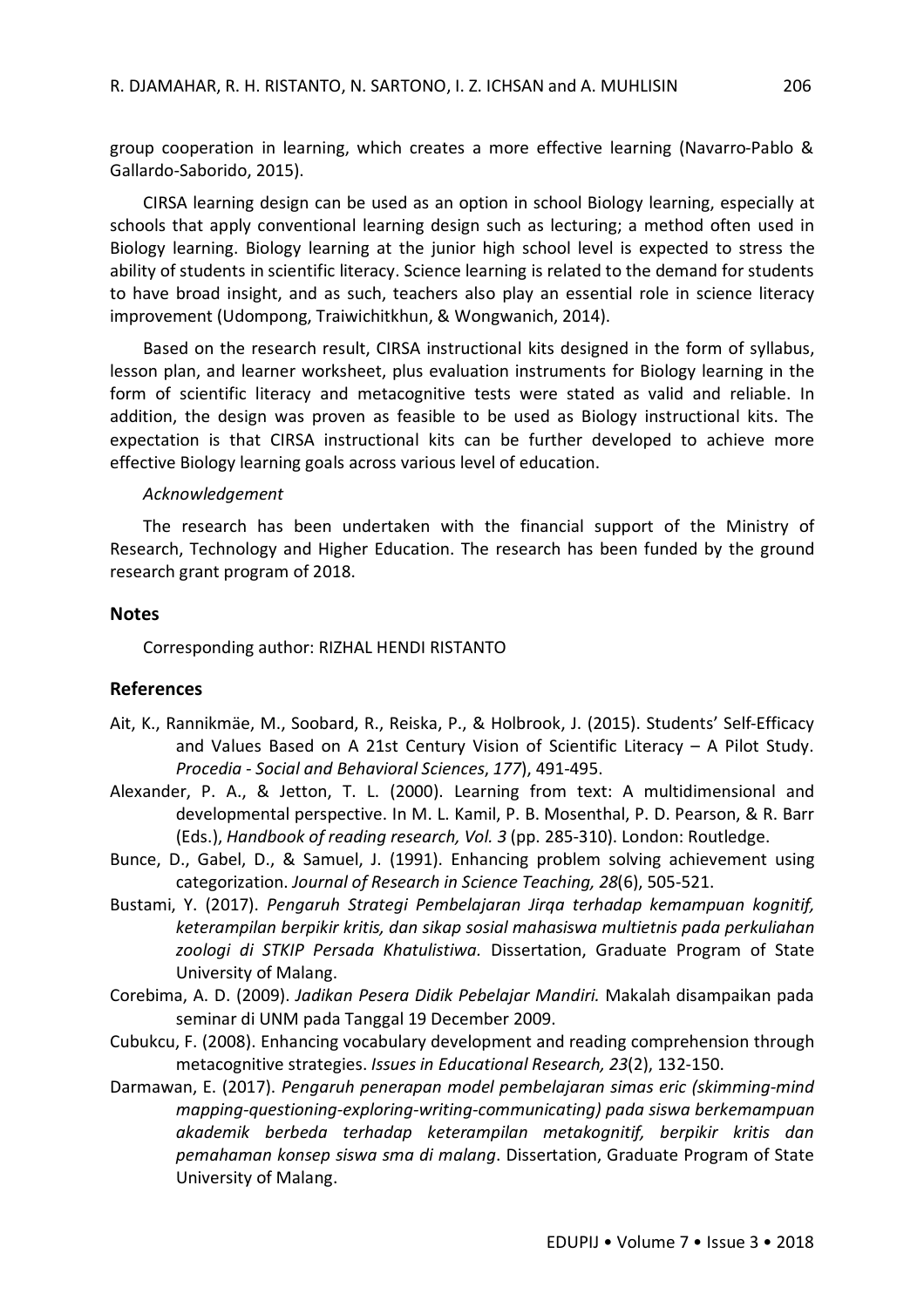- Darmawan, E., Brasilita, Y., Zubaidah, S., & Saptasari, M. (2018). Enhancing metacognitive skills of students with different gender using simas eric learning model at state senior high school 6 Malang. *Biosfer: Jurnal Pendidikan Biologi, 11*(1), 48-57.
- Darmawan, E., Zubaidah, S., Susilo, H., Suwono., H., & Indrawati, S. E. (2017). SIMAS ERI learning model based on lesson study to increase student motivation and learning outcomes. *International Journal of Research and Review, 4*(4), 40-47.
- Genc, M. (2015). The effect of scientific studies on students' scientific literacy and attitude. *Ondokuz Mayis University Journal of Faculty of Education, 34*(1), 141-152.
- Glynn, S. M., & Muth, K. D. (1994). Reading and writing to learn science: achieving scientific literacy. *Journal of Research in Science Teaching*, *31*(9), 1057-1073.
- Gupta, M., & Ahuja, J. (2014a). Cooperative integrated reading composition (circ): impact on reading comprehension achievement in English among seventh graders. IMPACT: *International Journal of Research in Humanities, Arts and Literature, 2*(5), 37-46.
- Hayati, N. (2016). Peningkatan kesadaran metakognitif dan hasil belajar siswa sma melalui penerapan diagram roundhouse dipadu model pembelajaran circ. *Ed-humanistik, 1*(1), 44-55.
- Hilda, L. (2015). Pendekatan saintifik pada proses pembelajaran (telaah kurikulum 2013). *Darul iImi*, *3*(1), 69-84.
- Holliday, W. G., Yore, L. D., & Alvermann, D. E. (1994). The reading-science learning writing connection: Breakthroughs, barriers, and promises. *Journal of Research in Science Teaching, 31*(9), 877-893.
- Ichsan, I. Z., Rusdi, R., & Sartono, N. (2017). Hasil Belajar Sistem Saraf Menggunakan Film Pendek. *Biosfer: Jurnal Pendidikan Biologi*, *10*(2), 49-59.
- Jurecki, K., & Wander, M. C. V. (2012). Science literacy, critical thinking, and scientific literature: guidelines for evaluating scientific literature in the classroom. *Journal Of Geoscience Education, 60*(2), 100-105.
- Kipnis, M., & Hofstein, A. (2007). The inquiry laboratory as a source for development of metacognitive skills. *International Journal of Science and Mathematics Education, 12*(1), 12-34.
- Kuhlthau, C. C. (2010). Guided Inquiry: School Libraries in the 21st Century. *School Libraries Worldwide, 16*(1), 17-28.
- Muhlisin, A. (2018). Analysis of Students' Response of the Implementation of RMS (Reading, Mind Mapping, and Sharing) Learning Model in Philosophy of Science. *Unnes Science Education Journal, 7*(1), 13-18.
- Muhlisin, A., Susilo, H., Amin, M., & Rohman, F. (2016). Improving Critical Thinking Skills of College Students Through RMS Model for Learning Basic Concepts in Science. *Asia Pacific Forum on Science Learning and Teaching, 17*(1), Article 12.
- Navarro-Pablo, M., & Gallardo-Saborido, E. J. (2015). Teaching to Training Teachers through Cooperative Learning. *Procedia - Social and Behavioral Sciences*, *180*, 401-406.
- Ristanto, R. H. (2011). Pembelajaran biologi berbasis inkuiri terbimbing dengan multimedia dan lingkungan rill terhadap prestasi belajar. *Jurnal Educatio, 6*(1), 53-68.
- Ristanto, R. H. (2017). *Pengembangan perangkat pembelajaran integrasi cooperative integrated reading and composition (circ) dan inkuiri terbimbing serta pengaruhnya terhadap literasi sains dan penguasaan konsep biologi mahasiswa pgsd universitas pakuan*. Dissertation, Graduate Program of State University of Malang.